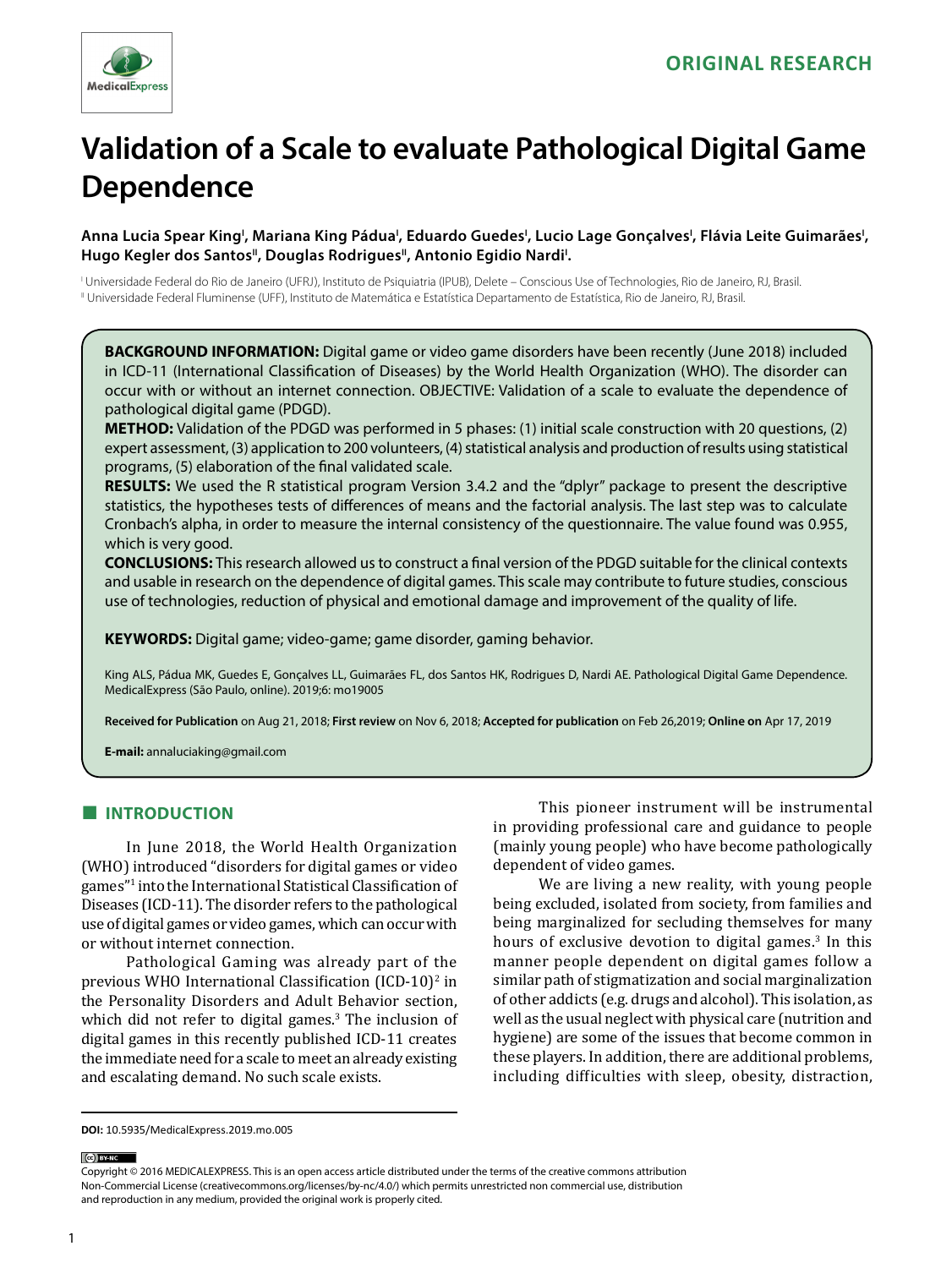emotional losses<sup>4</sup> (depression, anxiety) and physical damage<sup>5</sup> (spinal injuries, arthritis, vision) that may be associated with abusive use of digital games .

The theme has turned into a serious global problem and one which grows continually. Although video games can strengthen some skills such as attention, concentration, and reaction time,<sup>6</sup> they do not contribute to learning, maintaining focus, and understanding what one is reading.

We have thus decided to create and validate a scale to evaluate the dependence of pathological digital gaming. To the best of our knowledge this is the first specific instrument in the identification of this type of disorder and in the orientation of its treatment.

#### **■ MATERIALS AND METHODS**

To produce and validate any such scale, content must be aligned with the its subject and objectives. Hair et al' point out that no scale should be administered before being evaluated in terms of accuracy and coherence. Experts in the field must develop a scale to be tested on volunteers and the results must be statistically analyzed for validity. The number of specialists who should participate in scale validation is a debatable point, which is left at the discretion and accessibility of the researcher: more specialists generate more disagreement, whereas a smaller number (e.g., less than 3) comes with a risk of 100% agreement.

The production, validation and testing of PDGD was carried out in 5 phases.

- 1. Construction of an initial questionnaire; six specialists trained in the area of digital dependence were given the task and produced 20 questions.
- 2. The questions were evaluated by a second group of six similarly trained specialists, who analyzed the questionnaire, focusing on presentation, clarity, relevance and understanding. Thus, a preliminary validation was provided.
- 3. Application of the scale to 200 volunteers, divided into two groups: a MAIN Group included 100 participants with apparent abuse of digital games; a CONTROL Group of 100 participants with no apparent abuse use of digital games. For separation into the Main or Control groups, volunteers were previously submitted to the Internet Addiction Test (IAT) scale.<sup>8</sup> Volunteers with IAT scores  $\geq$  50 and admitting to playing digital games for at least 2 hours/day were assigned to the Main group; the Control Group included IAT scores < 50 who denied playing digital games daily or frequently.
- 4. Statistical analyzes were performed through the R statistical program, version  $3.4.2$ .<sup>9</sup> for the orthogonal model. The method used was Principal Components based on Spearman's correlation matrix. For data analysis we used the "dplyr", $10$ " psy". $11$ " paran"  $12$  packages into R.
- 5. Preparation of the validated final version.

The 200 volunteers participating in the research were asked to insert values opposite each question, as follows: Never/Rarely (0 points); Often (1 point), Always (2 points). The final sum of the results obtained ranked responders as follows: Up to eight points without disturbances - 9 to 18 points (mild dependence) - 19 to 28 points (moderate dependence) - 29 to 38 points (severe dependence). Orientations referring to each range of points was offered.

**Sample**. Volunteers included in PDGD were (i) patients seen at our facility with complaints and symptoms of digital game dependence. (ii) accompanying persons (iii) students, employees and any others who agreed to participate, who were randomly recruited through posters at the institution, verbal communication from person to person and on social networks.

**Inclusion Criteria**. Participants should be aged 17 to 65 years and fulfilling conditions for inclusion in either of the two groups.

**Exclusion Criteria**. illiterate candidates and persons with some kind of mental impairment that would prevent them from using digital games.

#### **■ RESULTS**

**Descriptive Statistics**. Table 1 shows the results of the descriptive statistics of the sample, divided into Main and Control groups. For each characteristic we present the absolute number and the proportion within its group. Demographic data were collected for statistical purposes and not considered in the expert evaluation

**Scores for the original 20-question scale**. The mean ± standard deviation score for the Control group was  $2.55 \pm 3.92$ , while the corresponding value for the Main group was  $7.05 \pm 10.3$  The t-test of means between the two groups produced a p-value < 0.001 (t-statistic = 3.940). This indicates a significantly higher level of damage in the Main group vs. the Control group and ratifies, prima facie, the characteristics of the groups, namely dependence in the main group vs. little or no dependence in the control group.

**Factor analysis**. The first test performed was the Bartlett sphericity test to determine if the variables are correlated with each other. In this test, the null hypothesis is that the correlation matrix, based on Spearman's correlation matrix is equal to the identity matrix. For the data set, we found a statistic equal to 3046.163 and a p-value <0.001, implying that the covariance matrix is not equal to identity.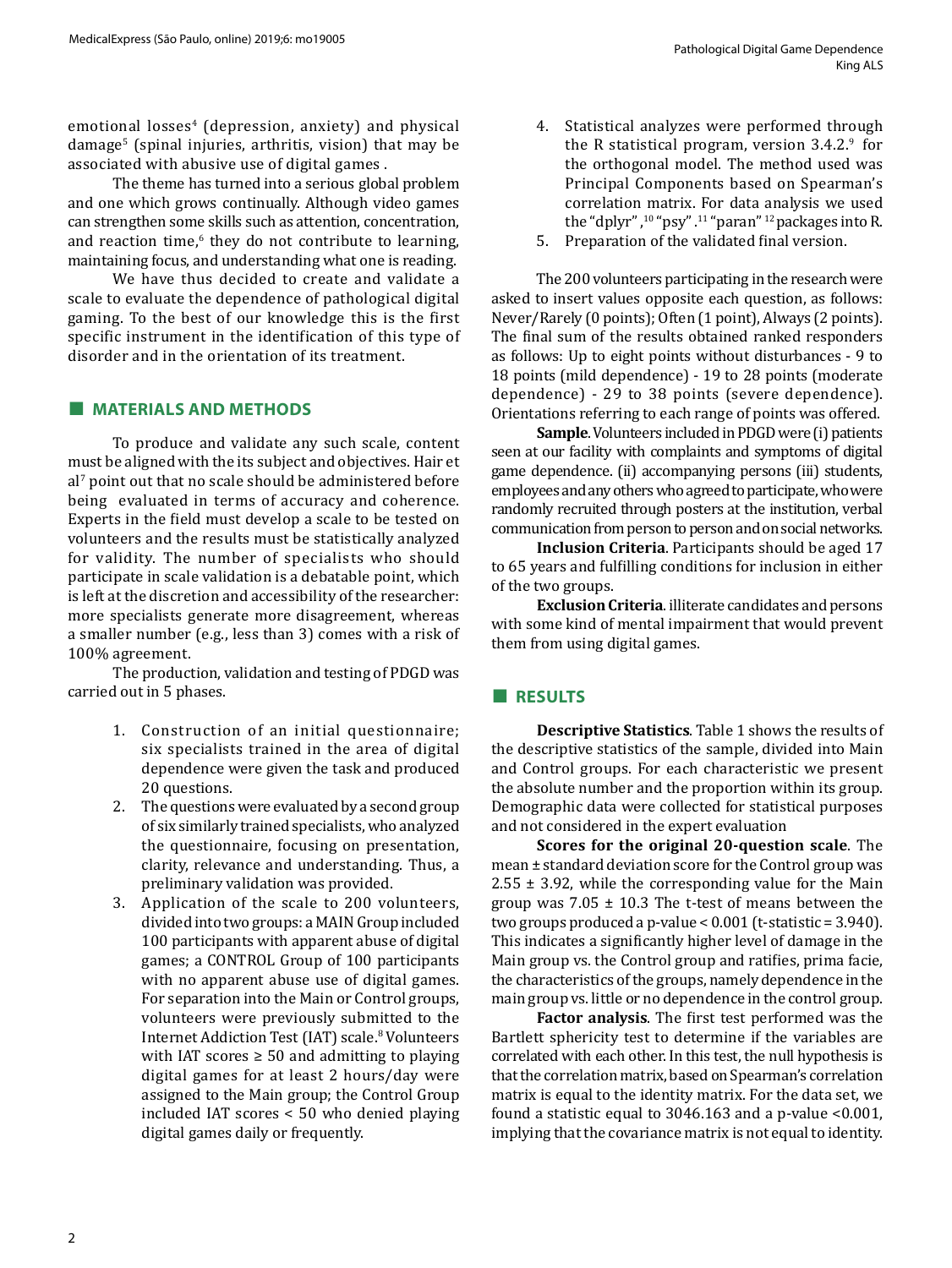The next criterion used to check the adequacy of a factor analysis was the Kaiser-Meyer-Olkin (KMO) criterion. Its value was equal to 0.921; values above 0.8 are considered appropriate.7 Table 2 displays the Measurement of Sampling Adequacy (MSA) indices for each of the variables.

Both the Bartlett test and the KMO criterion allowed us to proceed to the factor analysis for the questionnaire.

The factor analysis to determine the number of relevant factors included 3 criteria: Factor Load, Screeplot and Parallel Analysis. Table 3 shows the factor loads, estimated by the method of the principal components:

Factor loads whose cumulative proportion exceed 0.9 should be used.<sup>7</sup> However, for the data set, we would have to use 11 factors, which in practice would not solve the problem of data reduction. We moved to the Screeplot criterion of the correlation matrix, where we must eliminate the factors related to Eigenvalues  $> 1$ . Figure 1 presents this criterion:

#### **Table 1.** Descriptive sample statistics.

|                  |            |            | Gender     |            |            |            |
|------------------|------------|------------|------------|------------|------------|------------|
|                  |            | Male       |            |            | Female     |            |
| Control          |            | 28 (31.1%) |            |            | 62 (68.9%) |            |
| Main             |            | 34 (36.2%) |            |            | 60 (63.8%) |            |
| Age (years)      |            |            |            |            |            |            |
|                  | $15 - 25$  | $26 - 36$  | $37 - 47$  | 48-58      | 59-69      |            |
| Control          | 29 (32.2%) | 23 (25.6%) | 11 (12.2%) | 11 (12.2%) | 16 (17.8%) |            |
| Main             | 44 (46.8%) | 23 (24.5%) | 20 (21.3%) | 5(5.3%)    | $2(2.1\%)$ |            |
| <b>Education</b> |            |            |            |            |            |            |
|                  | Middle     | Higher     | Graduate   | Master     | Doctoral   | <b>NI</b>  |
| Control          | 21 (23.3%) | 26 (28.9%) | 37 (41.1%) | $2(2.2\%)$ | $3(3.3\%)$ | $1(1.1\%)$ |
| Main             | 53 (56.4%) | 26 (27.7%) | $9(9.6\%)$ | 5(5.3%)    | $0(0\%)$   | $1(1.1\%)$ |

**NI:** not informed

#### **Table 2.** Measured Sampling Adequacy (MAS).

| PDGD.1         | PDGD.2         | PDGD.3         | PDGD.4         | PDGD.5         |
|----------------|----------------|----------------|----------------|----------------|
| 0.929          | 0.917          | 0.967          | 0.874          | 0.923          |
| PDGD.6         | PDGD.7         | PDGD.8         | PDGD.9         | <b>PDGD.10</b> |
| 0.933          | 0.953          | 0.882          | 0.878          | 0.939          |
| <b>PDGD.11</b> | <b>PDGD.12</b> | PDGD.13        | <b>PDGD.14</b> | <b>PDGD.15</b> |
| 0.949          | 0.943          | 0.896          | 0.925          | 0.908          |
| <b>PDGD.16</b> | <b>PDGD.17</b> | <b>PDGD.18</b> | PDGD.19        | <b>PDGD.20</b> |
| 0.937          | 0.934          | 0.884          | 0.869          | 0.945          |

#### **Table 3.** Factor loads of Principal Components.

|                       | PC <sub>1</sub> | PC <sub>2</sub> | PC <sub>3</sub> | PC <sub>4</sub> | PC <sub>5</sub> |
|-----------------------|-----------------|-----------------|-----------------|-----------------|-----------------|
| Standard deviation    | 3.346           | 1.172           | 1.018           | 0.927           | 0.883           |
| Variance proportion   | 0.560           | 0.069           | 0.052           | 0.043           | 0.039           |
| Cumulative proportion | 0.560           | 0.628           | 0.680           | 0.723           | 0.762           |
|                       | PC <sub>6</sub> | PC7             | PC8             | PC <sub>9</sub> | <b>PC10</b>     |
| Standard deviation    | 0.841           | 0.786           | 0.740           | 0.640           | 0.630           |
| Variance proportion   | 0.035           | 0.031           | 0.027           | 0.020           | 0.020           |
| Cumulative proportion | 0.798           | 0.828           | 0.856           | 0.876           | 0.896           |
|                       | <b>PC11</b>     | <b>PC12</b>     | <b>PC13</b>     | <b>PC14</b>     | <b>PC15</b>     |
| Standard deviation    | 0.597           | 0.542           | 0.504           | 0.489           | 0.478           |
| Variance proportion   | 0.018           | 0.015           | 0.013           | 0.012           | 0,011           |
| Cumulative proportion | 0.914           | 0.929           | 0.941           | 0.953           | 0.965           |
|                       | <b>PC16</b>     | <b>PC17</b>     | <b>PC18</b>     | <b>PC19</b>     | <b>PC20</b>     |
| Standard deviation    | 0.441           | 0.393           | 0.376           | 0.359           | 0.298           |
| Variance proportion   | 0.010           | 0.008           | 0.007           | 0.006           | 0.004           |
| Cumulative proportion | 0.974           | 0.982           | 0.989           | 0.996           | 1.000           |

PC= Principal Components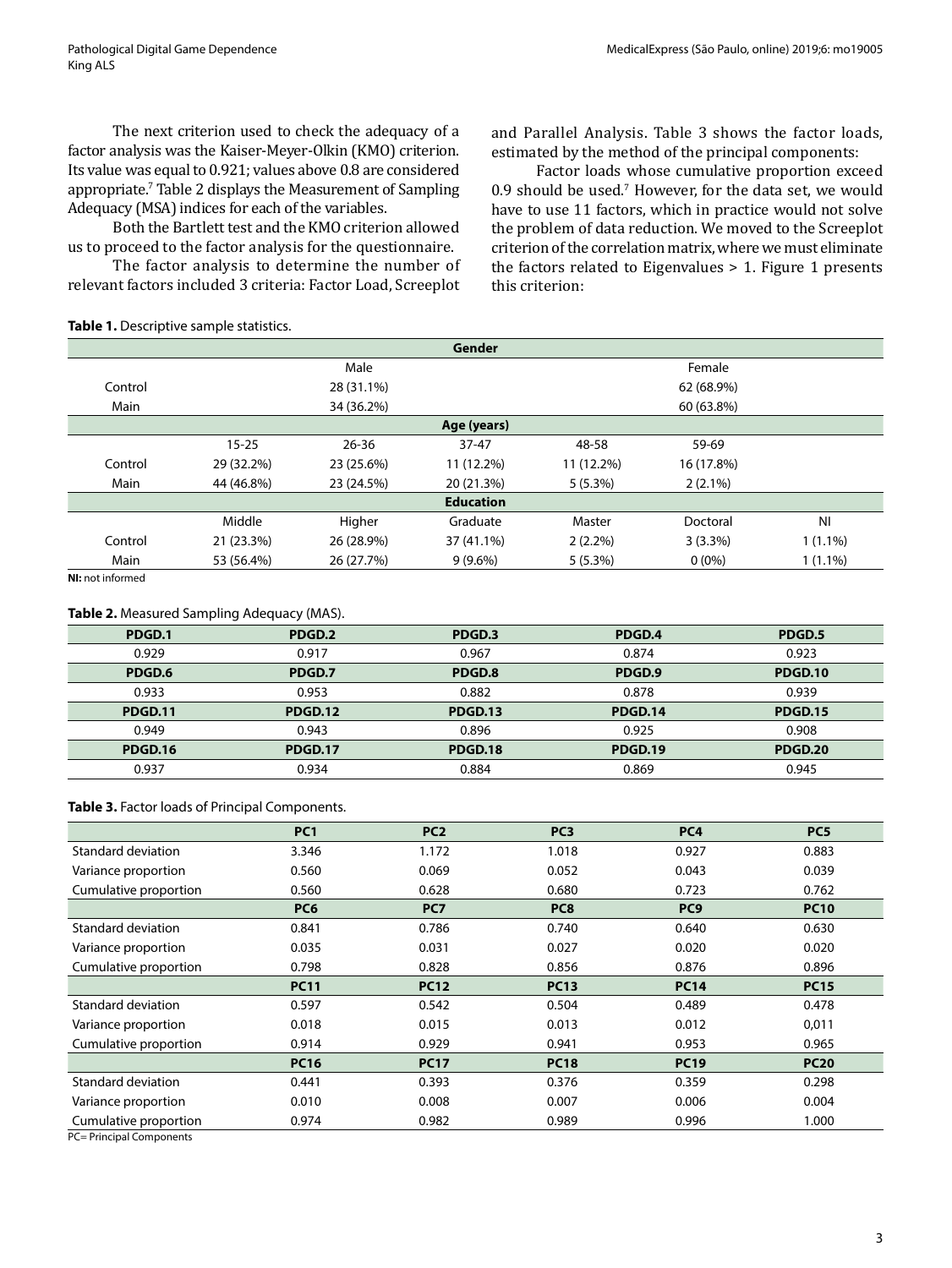

**Figure 1.** Screeplot. The components with variances greater than 1 (above the red line) are the relevant components.

By this criterion, we must use 3 factors, and in this case, the commonalities of the variables are presented in table 4. Because Question #13 (How often do you perceive pains in the body due to staying during long periods of playing?) had a commonality less than 0.5 it was excluded.

The third criterion used to find the number of factors was the Parallel Analysis. By this criterion, the number of factors found was equal to 1, which does not allow for an adequate estimation of the Factor loads.

Therefore, after the three analyzes, we selected the Screeplot result, which points to commonalities for 3 factors and to the withdrawal of only one item from the questionnaire.

The last step of the study was to calculate Cronbach's alpha, $\gamma$  in order to measure the internal consistency of the questionnaire. The value found was 0.955, which is very good, ensuring the internal consistency of the instrument.7

### **■ DISCUSSION**

Although the pathological use of games predates the Digital Age, its steep increase came with the birth and growth of computer technologies and of the Internet. Globalization and the continuous increase in the number of digital players has turned digital gaming into a social fact.14,15,16 A final validated scale was constructed, with the purpose of being used in clinical practice which fully met what was proposed, namely the evaluation of dependence to the pathological digital game.

Therefore, it has become essential to assess its breadth and impact on people's lives. It is necessary to have a scale validated in a structured manner that can provide elements directed to a specific evaluation that meets the needs of health professionals who must develop strategies for the treatment and care for digital players.

King et al.13 reported that there is a commitment in personal, social, academic and professional life in people with abusive use and/or dependent on digital gaming in their daily lives.

The inclusion of volunteers in the Main and Control groups through the unspecific Internet Addiction Test was useful, because it led to a successful differentiation between the groups through the original 20-question scale: the Main Group scored 7.05, nearly triple and significantly different from the Control Group, at 2.55. This established the main group's dependent vs. the control group's non-dependent profiles.

The Factor analysis was performed as a consequence of (i) the satisfactory results of the Bartlett sphericity test which presented low p-value <0.001, indicating a correlation between the variables; (ii) the adequacy of the Kaiser-Meyer-Olkin (KMO) criterion analysis, which was higher than 0.9 in 14 items, higher than 0.8 in 6 items.

In terms of the factor loads, 3 criteria were chosen: the Factor Loads criterion found 11 factors, an high number for 20 questions. The Screeplot criterion indicated 3 factors and the withdrawal of only one question from the scale, namely "How often do you notice body aches because of staying for long periods of time?" The criterion of Parallel Analysis pointed to only 1 factor. We chose the Screeplot Criterion with 3 factors and the withdrawal of the single question, leading to a scale with 19 questions. It is also important to highlight the excellent Cronbach Alpha $^{\prime}$  result, with a value of 0.955, which ratifies the internal consistency of the scale, corroborating the previous evaluations, within the objective of this project.

| PDGD.1         | PDGD.2             | PDGD.3         | PDGD.4         | PDGD.5         |
|----------------|--------------------|----------------|----------------|----------------|
| 0.778          | 0.684              | 0.688          | 0.527          | 0.678          |
| PDGD.6         | PDGD.7             | PDGD.8         | PDGD.9         | <b>PDGD.10</b> |
| 0.650          | 0.718              | 0.740          | 0.661          | 0.739          |
| <b>PDGD.11</b> | PDGD <sub>12</sub> | <b>PDGD.13</b> | <b>PDGD.14</b> | <b>PDGD.15</b> |
| 0.621          | 0.652              | 0.425          | 0.652          | 0.764          |
| <b>PDGD.16</b> | <b>PDGD.17</b>     | <b>PDGD.18</b> | PDGD.19        | <b>PDGD.20</b> |
| 0.664          | 0.622              | 0.779          | 0.780          | 0.784          |

**Table 4.** Commonalities for 3 Factors.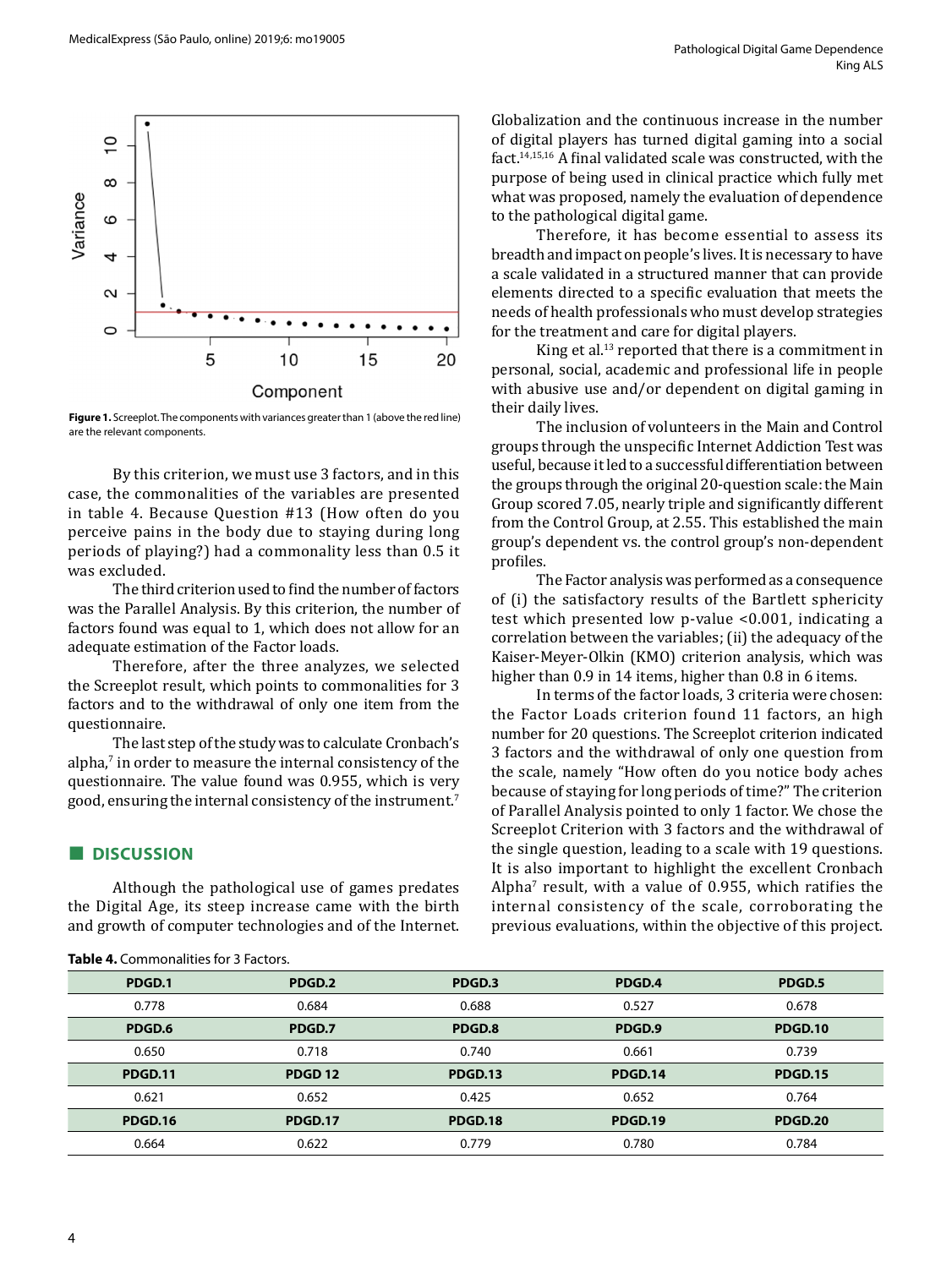Regarding the limitations of the study, there were no previous similar instruments to aid us as a model. This finding did not compromise the results, but required greater care in the elaboration, validation and application of the scale. We understand that further studies on the effects of digital games on individuals may enhance eventual future instruments.

## **■ CONCLUSION**

The results obtained provided a validated final version for the scale to evaluate the dependence of pathologic digital gaming with 19 questions appropriate to clinical and research contexts in terms of clarity, accuracy and reliability. Statistical results showed that the final version of the scale presented questions in mutual alignment, qualifying it as a positive instrument to measure dependence to pathological digital gaming. The version displayed in the appendix can be confidently used as a pathological digital game dependence scale whenever necessary, in clinical scenarios, as well as to perform specific research on this subject.

We recommend that the study be replicated in a larger sample and representative of the target population.

## **■ AUTHOR CONTRIBUTION:**

ALS King - planned, reviewed the literature, applied the scales and worked on the database.

MK Padua - applied the scales.

E Guedes - applied the scales.

LL Gonçalves - analyzed statistically.

FL Guimarães - applied the scales and worked in the database.

H K Santos - analyzed statistically.

D Rodrigues - analyzed statistically.

AE Nardi - guided the research.

All authors participated in the writing of this article

# **■ CONFLICT OF INTEREST**

Authors declare no conflict of interest regarding this project.

#### **■ ACKNOWLEDGEMENTS**

This work was supported by: Carlos Chagas Filho Foundation for Research Support of the State of Rio de Janeiro (FAPERJ); Institute of Psychiatry (IPUB) of the Federal University of Rio de Janeiro (UFRJ); Delete - Conscious Use of Technologies.

## **■ REFERENCES:**

- 1. Cia AH. Las adicciones no relacionadas a sustancias (DSM-5, APA, 2013): un primer paso hacia la inclusión de las Adicciones Conductuales en las clasificaciones categoriales vigentes. Rev Neuropsiquiatr 2013;76 (4):210-7. DOI:10.20453/RNP.V76I4.1169
- 2. Abreu CN, Spritzer DT, Góes DS, Karam RG. Dependência de Internet e de Jogos Eletrônicos: uma Revisão. Rev Bras Psiquiatr. 2018;30(2):156-67.
- 3. Chandler HM. Manual de Produção de Jogos Digitais. Editora Bookman. 2a Edição, 2009.
- 4. Associação Americana de Psiquiatria DSM-IV-TR. Manual Diagnóstico e Estatístico de Transtornos mentais. 5a edição, Artes Médicas, Porto Alegre, 2000.
- 5. King ALS, Pádua MK, Guedes E, Nardi AE. Ergonomia Digital. Porto Alegre: EducaBooks, 2018.
- 6. Goleman, Daniel. Foco: a atenção e seu papel fundamental para o sucesso. Tradução Cassia Zanon, 1ª ed. Rio de janeiro: Objetiva, 2014.
- 7. Hair JE, Babin B Money AH, Sanouel P. Fundamentos de métodos de pesquisa em administração. Tradução: Lene Belon Ribeiro. Porto Alegre: Bookman, 2005.
- 8. IAT -The Center for Internet Addiction Recovery, Copyright 2009-2010 by The Center for Internet Addiction; Web Site Designed by [Next](http://nextsunrise.com/)  [Sunrise Studios, Bradford PA](http://nextsunrise.com/).
- 9. R Core Team. (2017) REdaS: A language and environment for statistical computing. R Foundation for Statistical Computing. Vienna, Austria: Versio[n](https://www.R-project.org/) 3.4.2.
- 10. Wickham H, François R, Henry L, Müller K (2017). dplyr: A Grammar of Data Manipulation. R package version 0.7.4. [https://CRAN.R-project.](https://CRAN.R-project.org/package=dplyr) [org/package=dplyr](https://CRAN.R-project.org/package=dplyr)
- 11. Falissard B (2012). psy: Various procedures used in psychometry. R package version 1.1. <https://CRAN.R-project.org/package=psy>
- 12. Dinno A (2012). paran: Horn's Test of Principal Components/Factors. R package version 1.5.1. <https://CRAN.R-project.org/package=paran>
- 13. King ALS, Nardi AE, Cardoso A (Organizadores). Nomofobia-Dependência do computador, internet, redes sociais? Dependência do telefone celular? O impacto das novas tecnologias interferindo no comportamento humano. Editora Atheneu, Rio de Janeiro, 2014.
- 14. Guedes E, Nardi AE, Guimarães FMC, Machado S, King ALS. Social networking, a new online addiction: a review of Facebook and other addiction disorders. MedicalExpress. 2016;3(1):M160101. DOI:10.5935/Medicalexpress.2016.01.01
- 15. Gonçalves LL. Dependência Digital: tecnologias transformando pessoas, relacionamentos e organizações. Barra Livros, RJ, 2017.
- 16. King ALS, Pádua MK, Guedes E, Nardi AE. Ergonomia Digital. Porto Alegre: EducaBooks, 2018.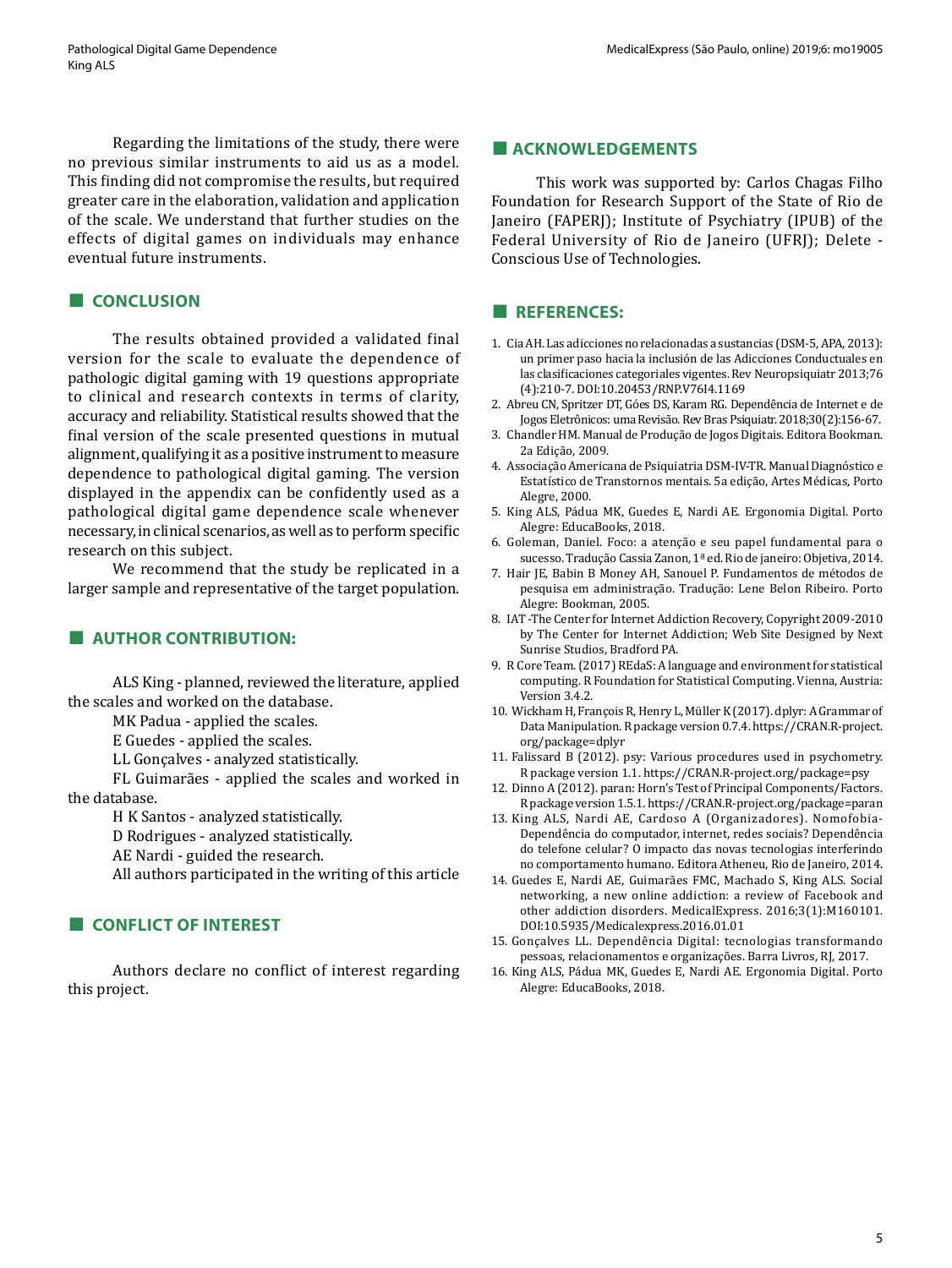#### **Annex 1 - Validated final version**

## **Scale to assess on Pathological Digital Game Dependence (PDGD)**.

Date: \_\_\_\_\_/\_\_\_\_/\_\_\_\_\_\_ Age: \_\_\_\_\_\_\_\_\_\_\_\_\_\_\_\_ Volunteer Name: Gender:  $F()M()$ Employed: Yes ( ) No ( ) Work: Yes ( ) No ( ) Level of Education: ( ) Middle ( ) higher ( ) Graduate ( ) Master ( ) Doctoral Signature of Volunteer:\_\_\_\_\_\_\_\_\_\_\_\_\_\_\_\_\_\_\_\_\_\_\_\_\_\_\_\_\_\_\_\_\_\_\_\_\_\_\_\_\_\_\_\_\_\_\_\_\_\_\_\_\_\_ Email:\_\_\_\_\_\_\_\_\_\_\_\_\_\_\_\_\_\_\_\_\_\_\_\_\_\_\_\_\_\_\_\_\_\_\_\_\_\_\_\_\_\_\_\_\_\_\_\_\_\_\_\_\_\_\_\_\_\_\_\_\_\_\_\_\_\_\_\_ Phone .\_\_\_\_\_\_\_\_\_\_\_\_\_\_\_\_\_\_\_\_\_\_\_\_\_\_\_\_\_\_\_\_\_\_\_\_\_\_\_\_\_\_\_\_\_\_\_\_\_\_\_\_\_\_\_\_\_\_\_\_\_\_\_\_\_\_\_ Interviewer:

The test is a scale with 19 questions that measure the mild, moderate and severe dependence of the Digital Pathological Game (computer, cell phone, tablet, among other technologies) (CTCTO).

Please enter the number corresponding to the answer next to the question. Being:

a- Never/ Rarely (0) b- Frequently (1) c- Always (2)

### **Questions**

1 - How often during your day do you use some CTCTO technology to play?

2- How often cannot you remain without looking for some CTCTO technology to play?

3- How often do you set aside your chores to use some CTCTO technology to play?

4- How often do you use some CTCTO technology to play when you are away from home?

5- How often do you feel lonely when you realize you have no CTCTO technology available to play?

6- How often do you get the feeling of being on the go while playing using some CTCTO technology?

7- How often do you feel nervous or anxious when you realize that you do not have any CTCTO technology available to play?

8- How often do you feel fear or panic when you realize that you do not have any CTCTO technology available to play?

9- How often do you feel sad or depressed when you realize that you do not have any CTCTO technology available to play?

10- How often do you realize that you are having some injury in your external work or your work from home because you play excessively using some CTCTO technology?

11- How often do you feel devalued or unimportant when you realize that you spend many hours playing using some CTCTO technology?

12- How often do you feel like a loser by playing for long periods using some CTCTO technology?

13- How often do you stop exercising to play using some CTCTO technology?

14- How often do you harm your sleep to play using some CTCTO technology?

15- How often do you stop going out with family or friends to play using some CTCTO technology?

16- How often do you stop feeding properly so you do not interrupt the game when you are using some CTCTO technology? 17- How often do you realize that you are having some personal injury in your life by playing overboard using some CTCTO technology?

18- How often do you realize that you are having some detriment in your social life by game excessively using some CTCTO technology?

19- How often do you realize that you are having some detriment in family life by playing excessively using some CTCTO technology?